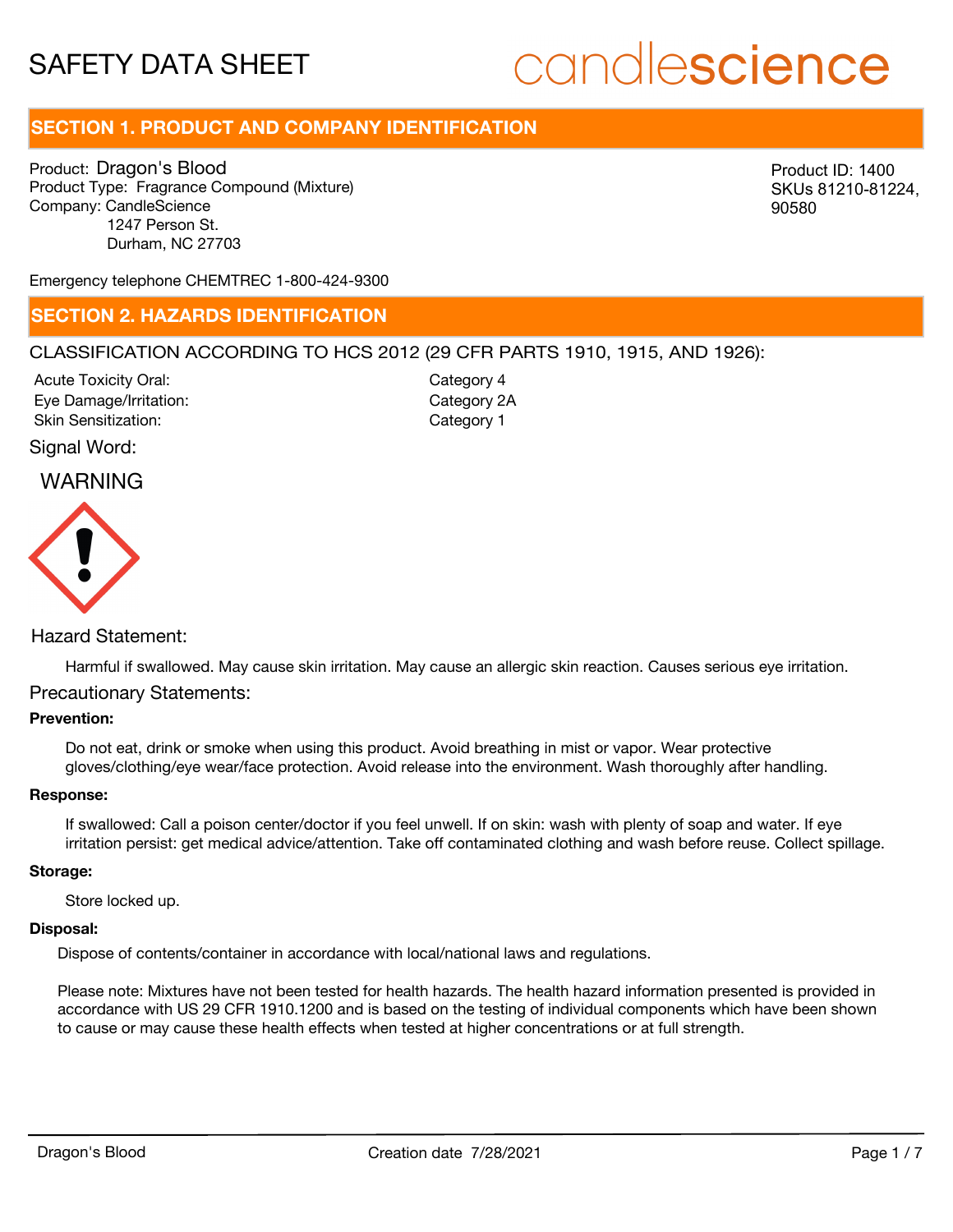# candlescience

# **SECTION 3. COMPOSITION/INFORMATION ON INGREDIENT**

| Hazardous components   | CAS No.        | Weight %  |
|------------------------|----------------|-----------|
| Benzyl benzoate        | $120 - 51 - 4$ | $60 - 70$ |
| Phenethyl alcohol      | $60 - 12 - 8$  | $5 - 10$  |
| Coumarin               | $91 - 64 - 5$  | $3 - 5$   |
| Ethyl vanillin         | $121 - 32 - 4$ | $3 - 5$   |
| Benzyl acetate         | $140 - 11 - 4$ | $1 - 3$   |
| $(-)$ -a-Cedrene       | 469-61-4       | $1 - 3$   |
| $(+)$ -Cedrol          | 77-53-2        | $1 - 3$   |
| Eugenol                | $97 - 53 - 0$  | $\leq 1$  |
| Amyl cinnamic aldehyde | 122-40-7       | $\leq 1$  |
| Geranyl acetate        | 105-87-3       | $\leq 1$  |
| d-Limonene             | 5989-27-5      | $\leq 1$  |
| Geraniol               | $106 - 24 - 1$ | $\leq 1$  |
| β-Caryophyllene        | $87 - 44 - 5$  | $\leq 1$  |
| Neryl acetate          | $141 - 12 - 8$ | $\leq 1$  |
| Nerol                  | 106-25-2       | $\leq 1$  |

# **SECTION 4. FIRST AID MEASURES**

### Inhalation:

Remove casualty to fresh air and keep warm and at rest. In case of respiratory tract irritation, consult a physician.

### Skin contact:

Change contaminated, saturated clothing. After contact with skin, wash immediately with plenty of water and soap. In case of skin reactions, consult a physician.

### Eye contact:

In case of contact with eyes flush immediately with plenty of flowing water for 10 to 15 minutes holding eyelids apart and consult an ophthalmologist.

### Ingestion:

If accidentally swallowed rinse the mouth with plenty of water (only if the person is conscious) and obtain immediate medical attention. Do not induce vomiting.

### Most important symptoms:

No known symptoms to date.

Indication of immediate medical attention:

Treat symptomatically.

### General information:

When in doubt or if symptoms are observed, get medical advice.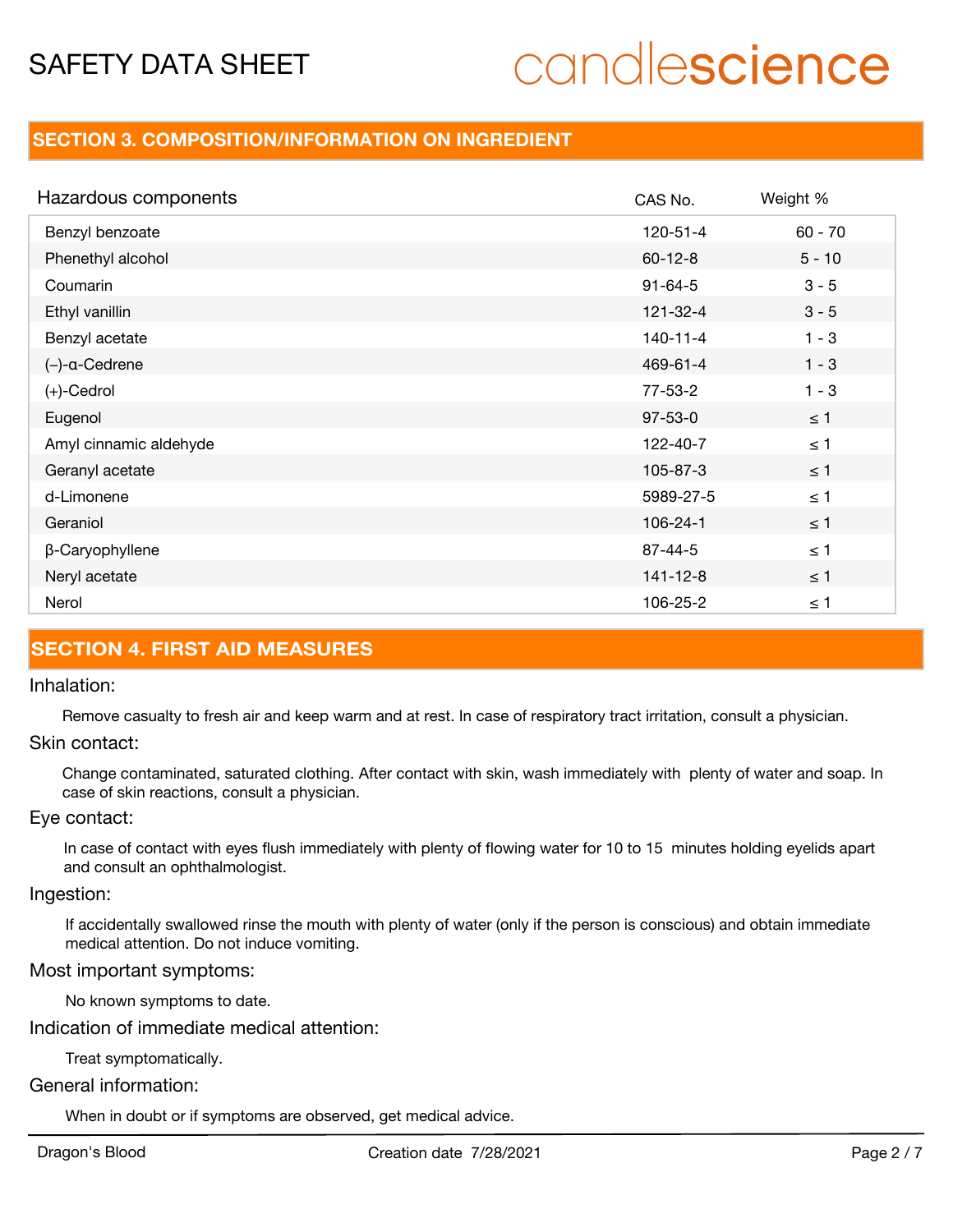# candlescience

# **SECTION 5. FIREFIGHTING MEASURES**

### Suitable extinguishing media:

Foam, carbon dioxide, or dry chemical.

### Unsuitable extinguishing media:

Avoid use of water in extinguishing fires.

### Specific hazards:

During fire, gases hazardous to health may be formed. Do not allow run-off from fire fighting to enter drains or water courses.

### Special fire fighting procedures:

Wear self-contained breathing apparatus for firefighting. Move containers from fire area if it can be done safely. Use water spray jet to protect personnel and to cool endangered containers.

# **SECTION 6. ACCIDENTAL RELEASE MEASURES**

### Personal precautions, protective equipment and emergency procedures:

Evacuate personnel to safe areas. Remove all sources of ignition. Ensure adequate ventilation. Keep people away from and upwind of spill/leak. Wear appropriate protective equipment and clothing during clean-up.

### Environmental precautions:

Do not allow to enter into soil/subsoil. Do not allow to enter into surface water or drains. Dispose of in accordance with local regulations. Local authorities should be advised if significant spillage cannot be contained.

### Methods and materials for containment and cleaning up:

Soak up with inert absorbent material (e.g. sand, silica gel, vermiculite). Keep in suitable and closed containers for disposal. Clean contaminated floors and objects thoroughly while observing environmental regulations.

### **SECTION 7. HANDLING AND STORAGE**

Precautions for safe handling:

Avoid contact with skin and eyes. Avoid prolonged inhalation of vapors. Wash hands and other exposed areas with mild soap and water before eating, drinking or smoking and when leaving work. Handle in accordance with good industrial hygiene and safety practices.

Conditions for safe storage, including any incompatibilities:

Store in tightly closed and upright container in a cool, dry, ventilated area. Store away from light, heat, and sources of ignition.

## **SECTION 8. EXPOSURE CONTROLS/PERSONAL PROTECTION**

### Exposure Guidelines:

ACGIH: Geraniol (CAS 106-24-1) TWA 5 ppm

ACGIH: Benzyl acetate (CAS 140-11-4) TWA 10 ppm

CAL PEL: Benzyl acetate (CAS 140-11-4) PEL 10ppm (61 mg/m<sup>3</sup>)

ACGIH: d-Limonene (CAS 5989-27-5) TWA 5 ppm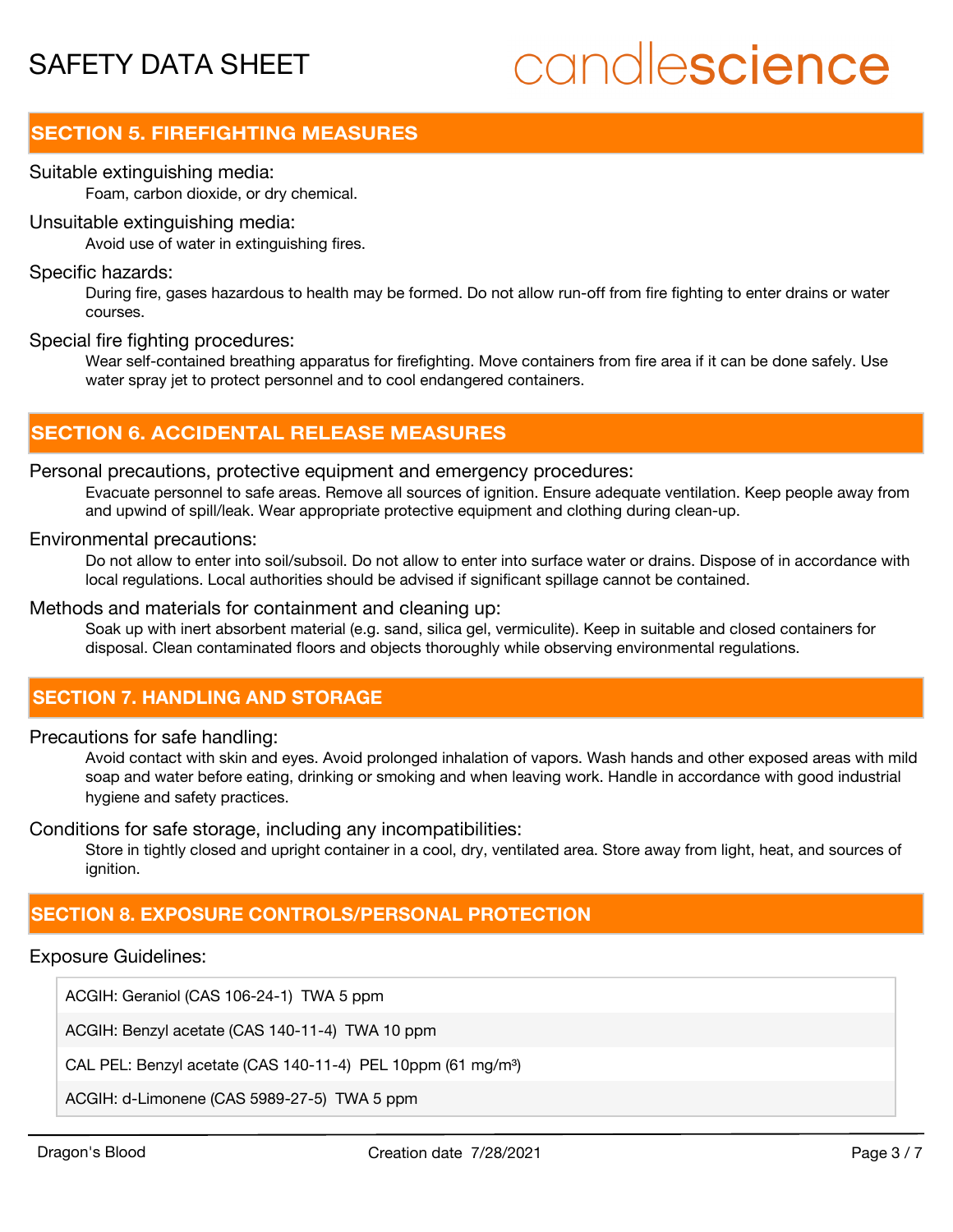# candlescience

### Appropriate Engineering Controls:

### **Ventilation:**

Use engineering controls to maintain airborne levels below exposure limit requirements or guidelines. If there are no applicable exposure limit requirements or guidelines, use only with adequate ventilation. Local exhaust ventilation may be necessary for some operations.

### Personal Protective Equipment:

### **Eye protection:**

Ensure that eyewash stations and safety showers are close to the workstation location. Chemical resistant goggles must be worn.

### **Hand protection:**

Wear chemical resistant gloves suitable for this material as determined by a hazard assessment. Gloves should be discarded and replaced if there is any indication of degradation or chemical breakthrough.

### **Skin and body protection:**

Wear protective clothing suitable for this material as determined by a hazard assessment.

### **Respiratory protection:**

Respiratory protection should be worn when workplace exposures exceed exposure limit requirements or guidelines. If there are no applicable exposure limits or guidelines, use an approved respirator where there is a potential for adverse effects, including but not limited to respiratory irritation or odor, where indicated or required by the exposure assessment. Selection of air-purifying or positive-pressure supplied air will depend on the results of the exposure assessment which includes an evaluation of the specific operations and the actual or potential airborne concentrations. The type of cartridge or filter to be used must be selected and approved for the chemical, class, or classes of chemicals likely to be encountered in the workplace. For emergency conditions, use an approved positive-pressure self-contained breathing apparatus.

### **General hygiene considerations:**

Handle in accordance with good industrial hygiene and safety practice. Remove contaminated clothing and protective equipment before entering eating areas. Wash hands before breaks and immediately after handling the product.

# **SECTION 9. PHYSICAL AND CHEMICAL PROPERTIES**

| Appearance:                                          | Liquid                       |  |
|------------------------------------------------------|------------------------------|--|
| Color:                                               | Yellow to dark yellow        |  |
| Odor:                                                | Characteristic               |  |
| Odor threshold:                                      | N/A                          |  |
| pH:                                                  | N/A                          |  |
| Melting point:                                       | N/A                          |  |
| Boiling point:                                       | N/A                          |  |
| Flashpoint:                                          | >100 °C > 212 °F             |  |
| Evaporation Rate (Butyl Acetate $= 1$ ):<br>N/A      |                              |  |
| Flammability (solid, gas):                           | N/A                          |  |
| Upper lower flammability or explosive limits:<br>N/A |                              |  |
| Vapor density (Air=1):                               | N/A                          |  |
| Vapor pressure:                                      | 0.278 mmHg@20°C (calculated) |  |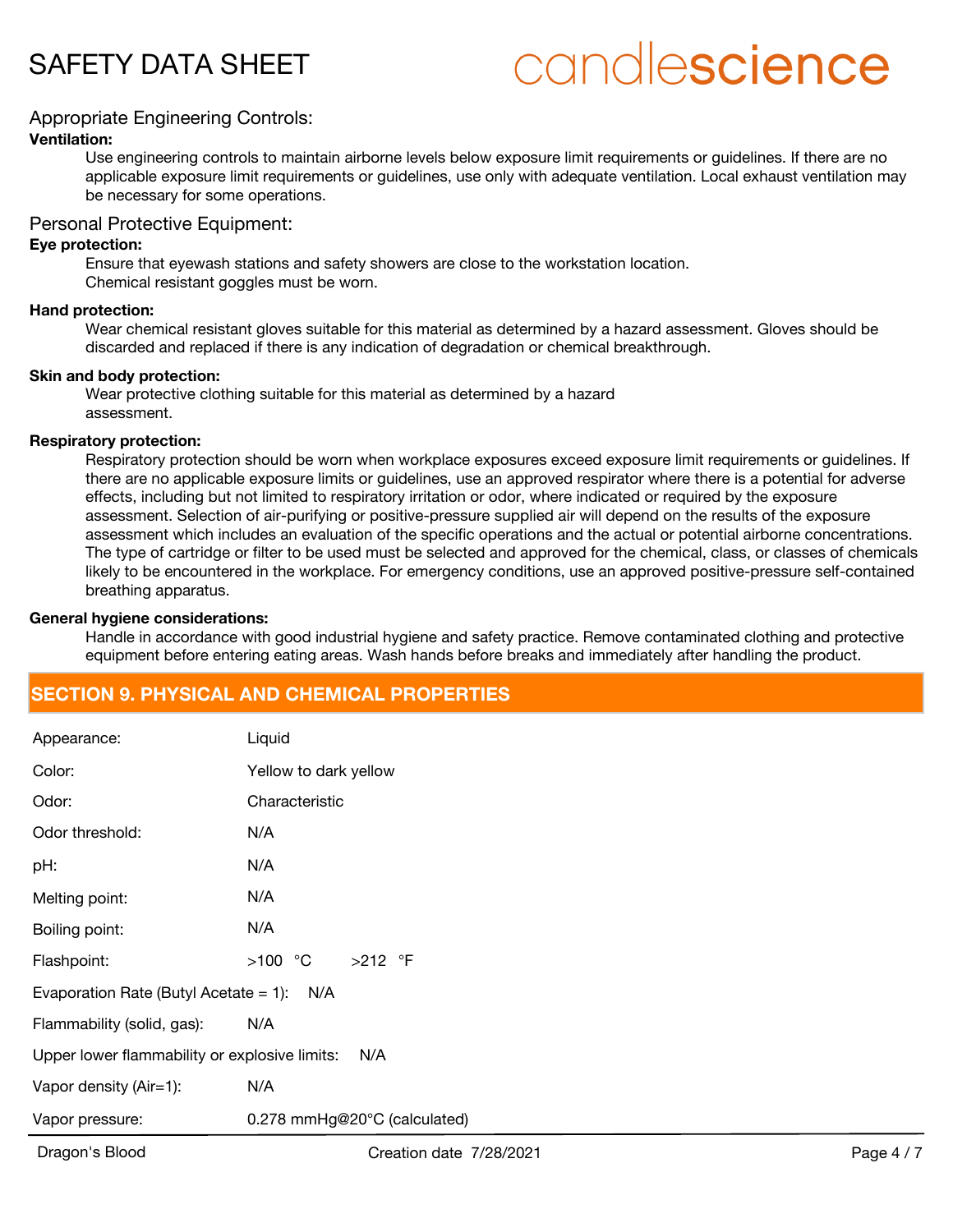# candlescience

| Specific gravity (H2O=1):               | 1.078 - 1.0880 (D25°C/25°C) |
|-----------------------------------------|-----------------------------|
| Solubility in water:                    | N/A                         |
| Solubility in other solvents:           | N/A                         |
| Partition coefficient: n-octanol/water: | N/A                         |
| Auto-ignition temperature:              | N/A                         |
| Decomposition temperature:              | N/A                         |
| Kinematic viscosity:                    | N/A                         |
| Dynamic viscosity:                      | N/A                         |
| Explosive properties:                   | Not explosive               |
| Oxidizing properties:                   | Not oxidizing               |
| Refractive index:                       | 1.5470 - 1.5570 (n25°C/D)   |
|                                         |                             |

# **SECTION 10. STABILITY AND REACTIVITY**

### **Chemical stability:**

The product is stable and non-reactive under normal conditions of use, storage and transport.

### **Possibility of hazardous reactions:**

Material is stable under normal conditions.

### **Conditions to avoid:**

Heat, flames and sparks. Temperature extremes and direct sunlight.

### **Incompatible materials:**

Strong oxidizing agents. Strong acids. Strong Bases.

### **Hazardous decomposition products:**

No hazardous decomposition products are known.

# **SECTION 11. TOXICOLOGICAL INFORMATION**

### **Acute oral toxicity:**

1722.00 mg/kg

### **Acute dermal toxicity:**

4752.00 mg/kg

### **Acute inhalation toxicity:**

N/A

### **Skin corrosion/irritation:**

N/A

### **Serious eye damage/eye irritation:**

N/A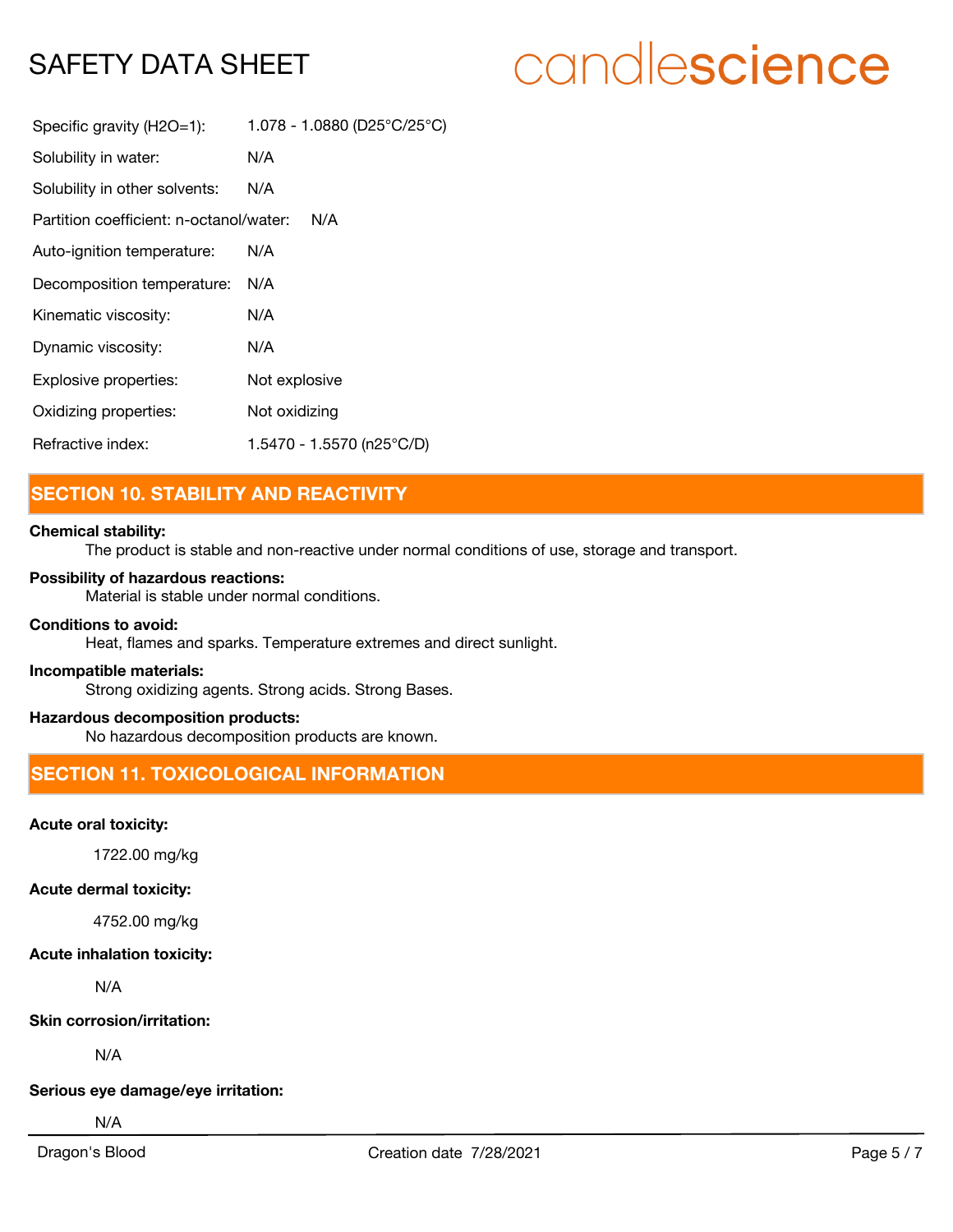# candlescience

### **Respiratory or skin sensitization:**

N/A

### **Mutagenicity:**

N/A

### **Reproductive toxicity:**

N/A

### **Carcinogenicity:**

N/A

Please note: Mixtures have not been tested for health hazards. The health hazard information presented is provided in accordance with US 29 CFR 1910.1200 and is based on the testing of individual components which have been shown to cause or may cause these health effects when tested at higher concentrations or at full strength.

## **SECTION 12. ECOLOGICAL INFORMATION**

### **Ecotoxicity:**

Toxic to aquatic life with long lasting effects.

### **Persistence and Degradability:**

N/A

### **Bioaccumulation:**

N/A

### **Other Adverse Effects:**

N/A

# **SECTION 13. DISPOSAL CONSIDERATIONS**

### **Disposal instructions:**

Collect and reclaim or dispose in sealed containers at licensed waste disposal site. Do not allow this material to drain into sewers/water supplies. Do not contaminate ponds, waterways or ditches with chemical or used container. Dispose of contents/container in accordance with local/regional/national/international regulations.

### **Local disposal regulations:**

Dispose in accordance with all applicable regulations.

#### **Hazardous waste code:**

The waste code should be assigned in discussion between the user, the producer and the waste disposal company.

### **Waste from residues/unused products:**

Dispose of in accordance with local regulations. Empty containers or liners may retain some product residues. This material and its container must be disposed of in a safe manner.

#### **Contaminated packaging:**

Since emptied containers may retain product residue, follow label warnings even after container is emptied. Empty containers should be taken to an approved waste handling site for recycling or disposal.

# **SECTION 14. TRANSPORT INFORMATION**